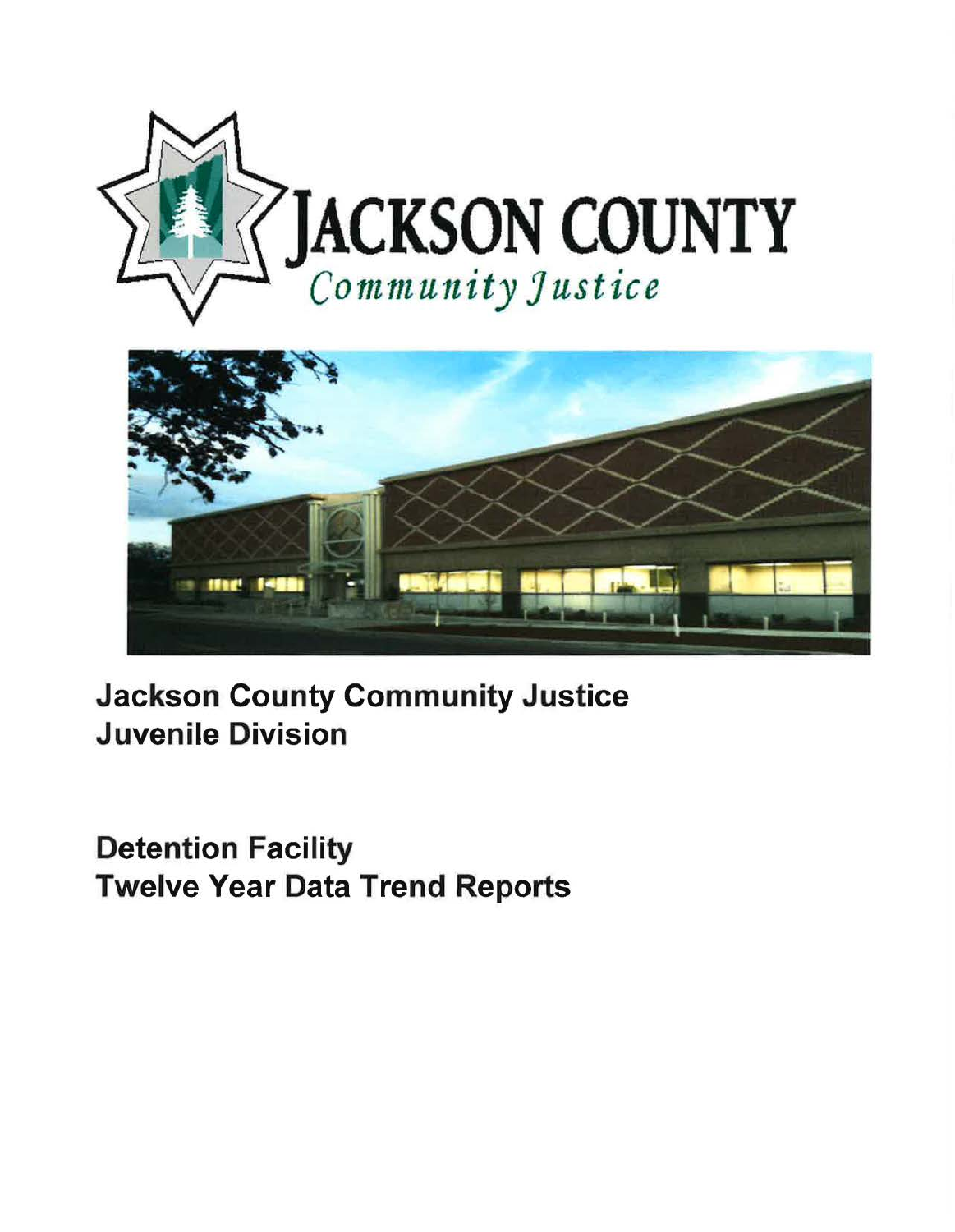## **SUMMARY**

Information on Jackson County juvenile offenders was collected, entered and maintained in the Juvenile Justice Information System (JJIS). JJIS is a state-wide electronic case management system used by all counties in the state of Oregon and maintained by the Oregon Youth Authority.

## **Items to consider when reviewing data:**

Small changes in raw numbers between years may create large percentages. For example, a change from 6 to 2 creates a change of 67%. Review both the raw numbers and percentages to determine the significant of these changes.

## **SUMMARY**

Total detention admissions decreased 17% (51 youth) from the previous year. There are been a setady decrease over the last three years.

Ages 16 to17 continue to be the highest number and percentage (48%) of youth admitted to the detention facility. four youth under the age of 12 were admitted over the past year. 72% of admissions to the detention facility were male youth and 28% female youth. White youth (75%) followed by Hispanic youth (11%) are the largest admissions by race. Probation violations (41%) are the largest admission reason for placement in detention, followed by new law violations (25%), Warrants (15%), Court Order Sanction (7%), Violations of Conditional Release (7%), parole violations (2%) and out of state runaways (1%).

The average daily population in detention has been 20 or less youth over the last six years. Over the last two years this has dropped to under 15. The average length of stay has increase 16% (3days) over the last two years, with last year being 18 days.

Approximately 24% of youth entered detention only one time over the last 12 years. 6% of youth over the last year only entered detention one time, this would correlate with the highest admission reason being for probation violations.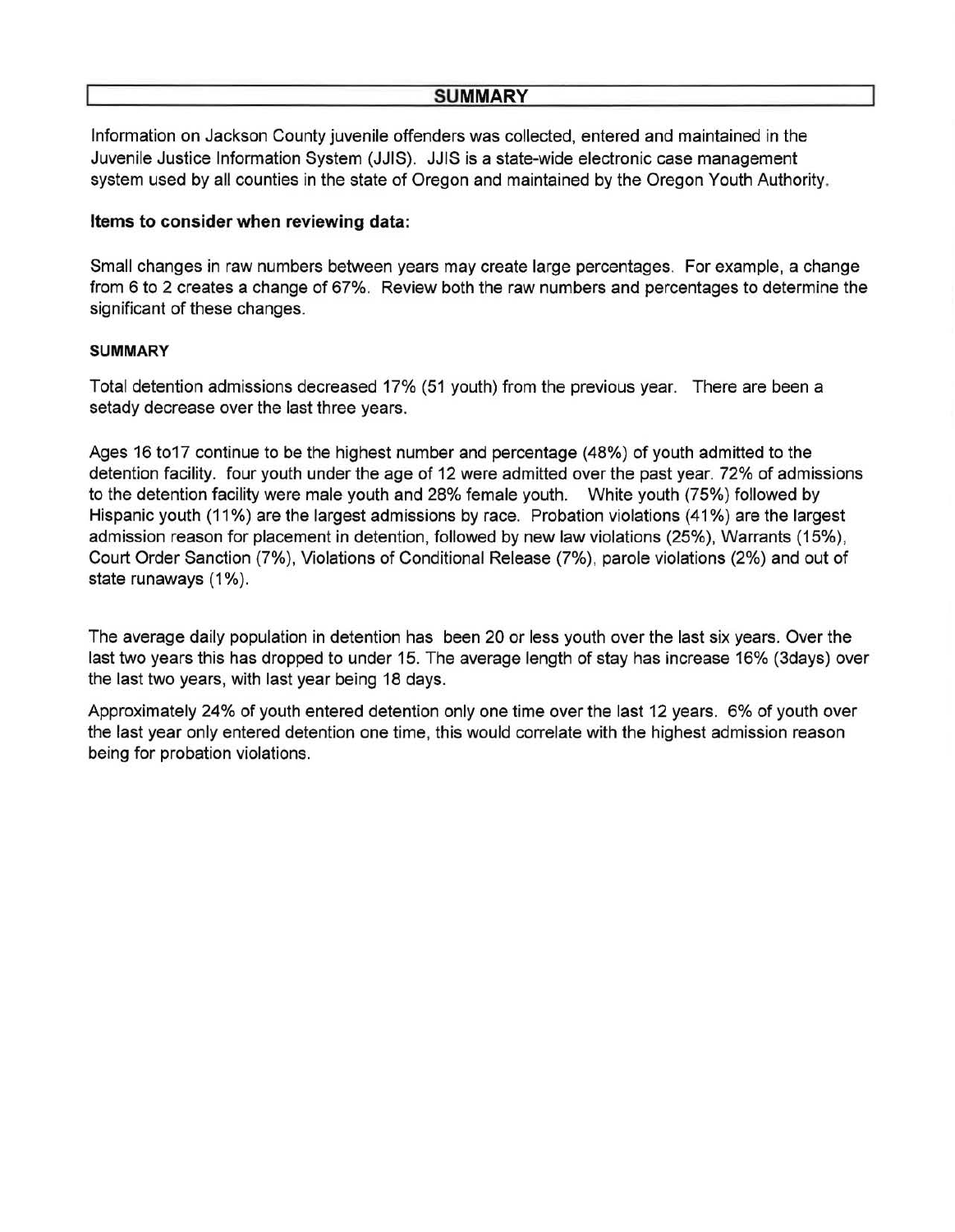| <b>JACKSON COUNTY JUVENILE DETENTION FACILITY</b><br><b>POPULATION REPORT</b> |     |                                          |     |     |                                            |     |      |                    |       |      |                                  |      |                                    |      |    |  |
|-------------------------------------------------------------------------------|-----|------------------------------------------|-----|-----|--------------------------------------------|-----|------|--------------------|-------|------|----------------------------------|------|------------------------------------|------|----|--|
|                                                                               |     | Number of total<br><b>Youth Detained</b> |     |     | <b>Unduplicated #</b><br>of Detained Youth |     |      | Time in<br>Custody |       |      | <b>Average Length</b><br>of Stay |      | <b>Average Daily</b><br>Population |      |    |  |
| Year                                                                          | м   | F                                        |     | м   | F                                          |     | M    | F                  |       | M    | F                                |      | M                                  | F    |    |  |
| 09-10                                                                         | 685 | 168                                      | 854 | 353 | 95                                         | 449 | 9071 | 1470               | 10541 | 13   | 9                                | 11   | 25                                 | 4    | 29 |  |
| $10 - 11$                                                                     | 766 | 172                                      | 939 | 574 | 140                                        | 715 | 8874 | 1526               | 10116 | 11.1 | 8.9                              | 13.1 | 23.5                               | 4.2  | 28 |  |
| $11 - 12$                                                                     | 609 | 134                                      | 744 | 474 | 105                                        | 585 | 7356 | 1275               | 8635  | 12.1 | 9.6                              | 11.5 | 20                                 | 3    | 24 |  |
| $12 - 13$                                                                     | 571 | 207                                      | 778 | 451 | 149                                        | 600 | 6676 | 1726               | 8402  | 11.7 | 8.33                             | 10.8 | 18.3                               | 4.75 | 23 |  |
| $13 - 14$                                                                     | 501 | 178                                      | 679 | 412 | 141                                        | 553 | 5351 | 2024               | 6925  | 10.6 | 8.5                              | 10.2 | 14.7                               | 4.2  | 19 |  |
| $14 - 15$                                                                     | 536 | 192                                      | 728 | 410 | 152                                        | 562 | 5816 | 1866               | 7682  | 10.1 | 9.7                              | 9.9  | 16                                 | 5.1  | 21 |  |
| $15 - 16$                                                                     | 481 | 116                                      | 597 | 385 | 102                                        | 487 | 5597 | 1063               | 6600  | 11.7 | 9.2                              | 11.2 | 15.3                               | 2.9  | 18 |  |
| 16-17                                                                         | 381 | 116                                      | 497 | 295 | 94                                         | 389 | 5192 | 1106               | 6298  | 13.8 | 10                               | 12.3 | 13.9                               | 3.1  | 17 |  |
| $17 - 18$                                                                     | 399 | 96                                       | 495 | 316 | 79                                         | 395 | 5658 | 1111               | 6769  | 12.2 | 8                                | 11.4 | 20.8                               | 4.1  | 19 |  |
| 18-19                                                                         | 303 | 77                                       | 380 | 257 | 66                                         | 323 | 4737 | 989                | 5727  | 15   | 13.1                             | 15.1 | 13.6                               | 3    | 16 |  |
| 19-20                                                                         | 210 | 90                                       | 300 | 170 | 69                                         | 239 | 3177 | 996                | 4173  | 19.9 | 14.7                             | 18.4 | 11                                 | 4    | 14 |  |
| $20 - 21$                                                                     | 180 | 68                                       | 249 | 169 | 66                                         | 235 | 3407 | 1254               | 4661  | 18   | 18.1                             | 18.1 | 14                                 | 3.7  | 13 |  |
| Averages                                                                      | 469 | 135                                      | 603 | 356 | 105                                        | 461 | 5909 | 1367               | 7211  | 13   |                                  | 13   | 17                                 | 4    | 20 |  |